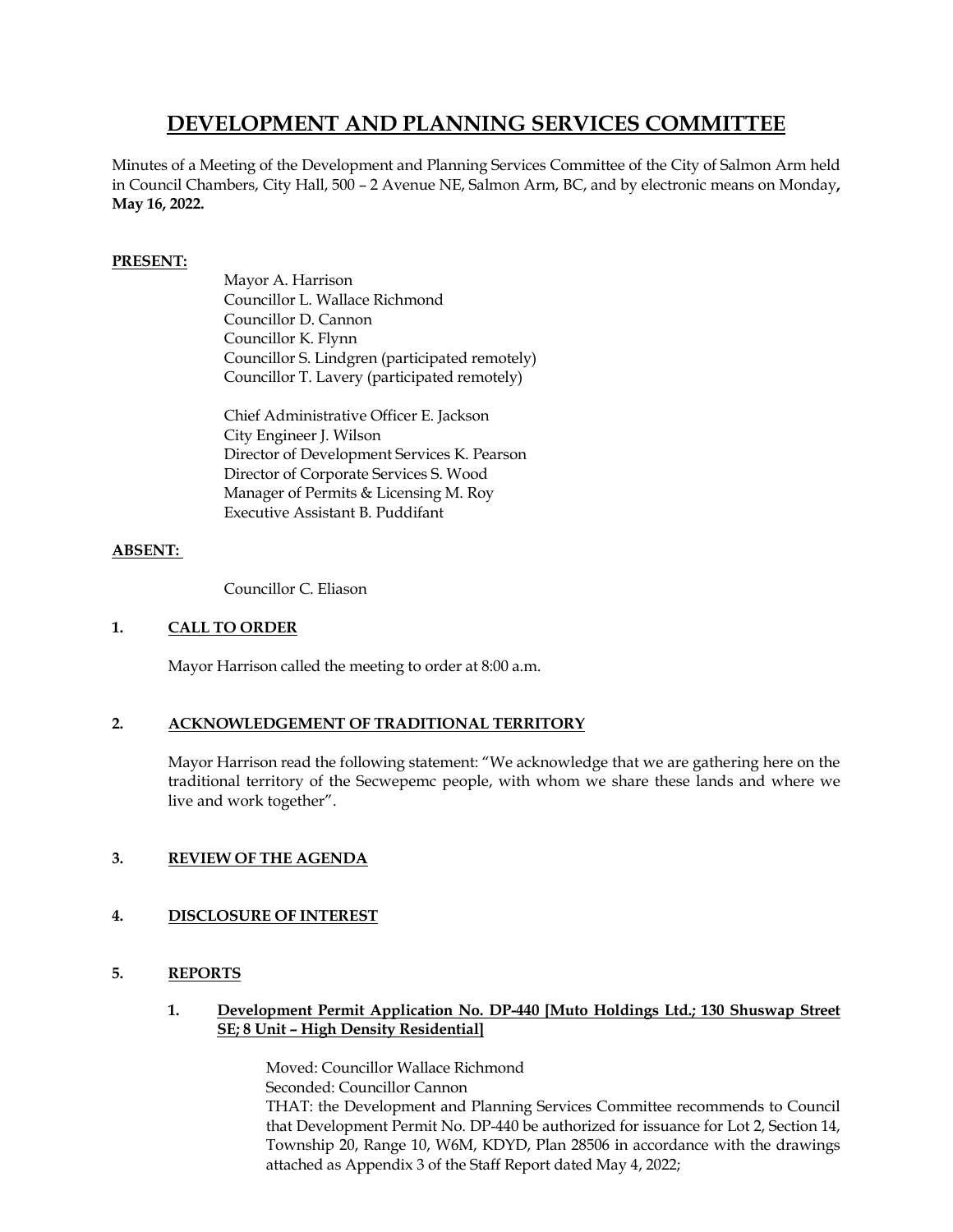# **5. REPORTS - continued**

## **1. Development Permit Application No. DP-440 [Muto Holdings Ltd.; 130 Shuswap Street SE; 8 Unit – High Density Residential] - continued**

AND THAT: Issuance of Development Permit No. DP-440 be withheld subject to receipt of an Irrevocable Letter of Credit in the amount of 125% of the landscape estimate for completion of the landscaping plan.

R. Muto, Muto Holdings Ltd., the applicant, outlined the application and was available to answer questions from the Committee.

#### CARRIED UNANIMOUSLY

### **2. Zoning Amendment Application No. ZON-1234 [Sandhu, A., J. & P./Franklin Engineering Ltd.; 1281 20 Avenue SW; R-1 to R-4]**

Moved: Councillor Lindgren

Seconded: Councillor Wallace Richmond

THAT: the Development and Planning Services Committee recommends to Council that a Bylaw be prepared for Council's consideration, adoption of which would amend Zoning Bylaw No. 2303 by rezoning Lot 1, Section 10, Township 20, Range 10, W6M, KDYD, Plan 1719 from R-1 (Single Family Residential Zone) to R-4 (Medium Density Residential Zone).

S. Mitchell, Franklin Engineering Ltd., agent for the applicant was available to answer questions from the Committee.

#### CARRIED UNANIMOUSLY

# **3. Development Variance Permit Application No. VP-549 [Sandhu, A., J. & P./Franklin Engineering Ltd.; 1281 20 Avenue SW; Setback requirements]** *(see Item 5.2 for Staff Report)*

Moved: Councillor Flynn

Seconded: Councillor Cannon

THAT: the Development and Planning Services Committee recommends to Council that Development Variance Permit No. VP-549 be authorized for issuance for Lot 1, Section 10, Township 20, Range 10, W6M, KDYD, Plan 1719 which will vary the provisions of the R-4 – Medium Density Residential Zoning regulations as follows:

1. Section 9.9.2 – Reduce the proposed future Rear Parcel Line Setback along the west parcel line from 5m to 4.5m.

S. Mitchell, Franklin Engineering Ltd., agent for the applicant was available to answer questions from the Committee.

#### CARRIED UNANIMOUSLY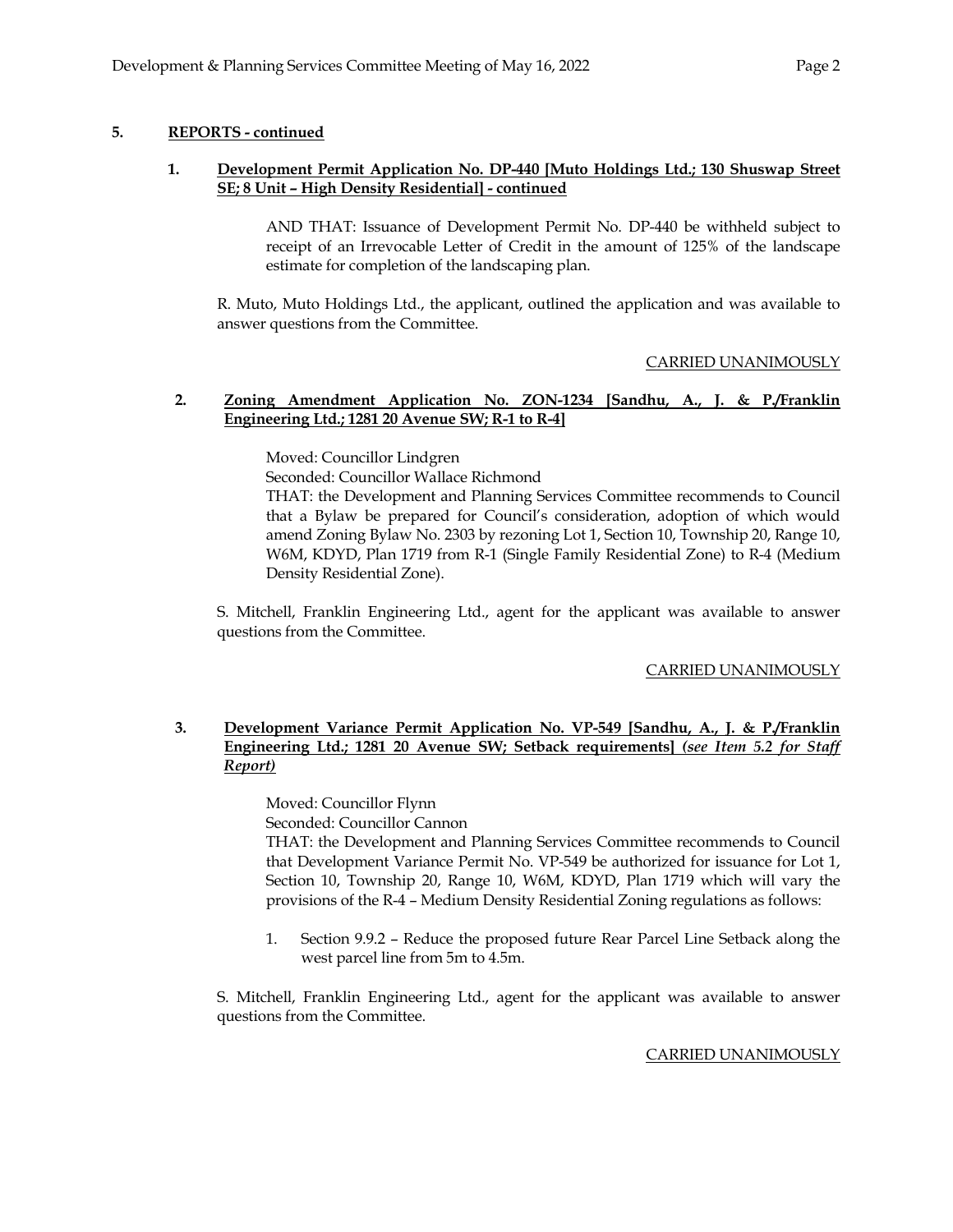# **5. REPORTS - continued**

# **4. Zoning Amendment Application No. ZON-1239 [Struk, K. & C.; 6841 46 Street NE; R-1 to R-8]**

Moved: Councillor Lavery Seconded: Councillor Lindgren THAT: the Development and Planning Services Committee recommends to Council that a bylaw be prepared for Council's consideration, adoption of which would amend Zoning Bylaw No. 2303 by rezoning Lot 1, Section 31, Township 20, Range 9, W6M, KDYD, Plan EPP106597 from R-1 (Single Family Residential Zone) to R-8 (Residential Suite Zone);

AND THAT: Final reading of the Zoning Amendment Bylaw be withheld subject to approval by the Ministry of Transportation and Infrastructure.

K. Struk, the applicant, outlined the application and was available to answer questions from the Committee.

## CARRIED UNANIMOUSLY

## **5. Official Community Plan Amendment Application No. OCP4000-49 [Burmeister, I.E./Timberline Solutions; 30 2 Street SE; TC to HR]**

Moved: Councillor Cannon

Seconded: Councillor Flynn

THAT: the Development and Planning Services Committee recommends to Council that a bylaw be prepared for Council's consideration, adoption of which would amend Official Community Plan Bylaw No. 4000, Land Use Designation of Lot 3, Block 3, Section 14, Township 20, Range 10, W6M, KDYD, Plan 392 from TC (City Centre Commercial) to HR (High Density Residential).

#### CARRIED UNANIMOUSLY

## **6. Zoning Amendment Application No. ZON-1237 [Burmeister, I.E./Timberline Solutions; 30 2 Street SE; C-2 to R-5]** *(See Item 5.5 for Staff Report)*

Moved: Councillor Wallace Richmond

Seconded: Councillor Cannon

THAT: the Development and Planning Services Committee recommends to Council that a bylaw be prepared for Council's consideration, adoption of which would amend Zoning Bylaw No. 2303 by rezoning Lot 3, Block 3, Section 14, Township 20, Range 10, W6M, KDYD, Plan 392 from C-2 (Town Centre Commercial) to R-5 (High Density Residential Zone);

AND THAT: Final reading of the Zoning Amendment Bylaw be withheld subject to:

1. Ministry of Transportation and Infrastructure approval; and